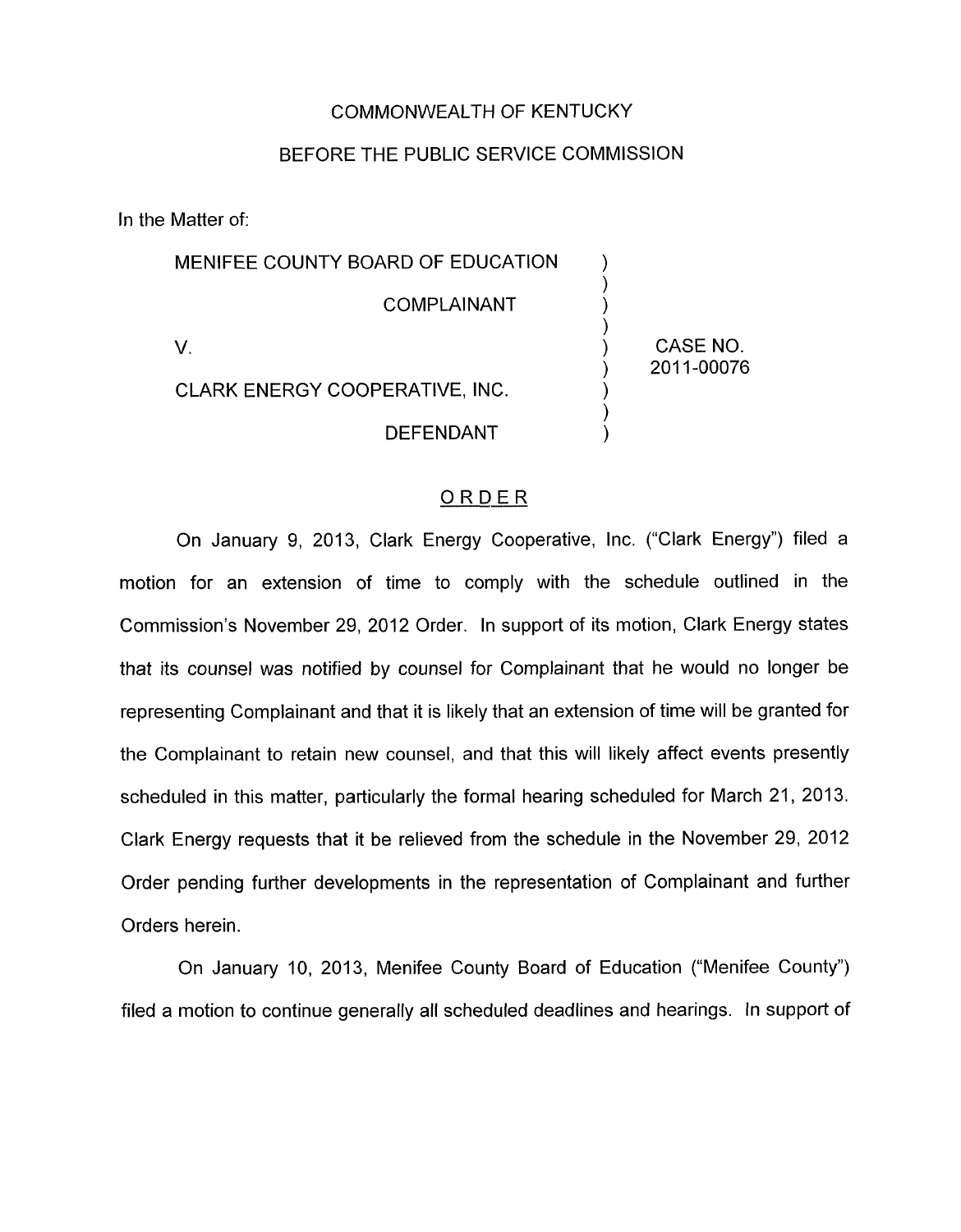its motion, Menifee County states that "the undersigned"' will no longer be representing Menifee County and that it should be granted at least 60 days to obtain substitute counsel and confer with parties regarding a new scheduling order.

The November 29, 2012 Order in this matter established a procedural schedule providing for: (1) the filing, on or before January 15, 2013, of direct testimony of each witness that it expects to call at the formal hearing or any other evidence which the parties plan to introduce at the hearing; (2) the filing on or before February 8, 2013 of rebuttal testimony; and (3) a formal hearing on March 21, 2013.

Based on a review of the record, Clark Energy's motion, and Menifee County's motion, and being otherwise sufficiently advised, the Commission finds that Clark Energy's motion should be granted and that Menifee County's motion to continue generally for 60 days the existing procedural schedule should be granted. Further, the Commission finds that within 30 days of the date of this Order, Menifee County should file a letter with the Commission indicating its efforts to obtain substitute counsel and when it expects to retain counsel.

IT IS THEREFORE ORDERED that:

1. The procedural schedule set forth in the November 29, 2012 Order is suspended and new procedural dates shall be established by a subsequent Order.

2. Within 30 days of the date of this Order, Menifee County shall file a letter indicating its efforts to obtain substitute counsel and when it expects to retain counsel.

<sup>&</sup>lt;sup>1</sup> Motion to Continue, filed Jan. 10, 2013.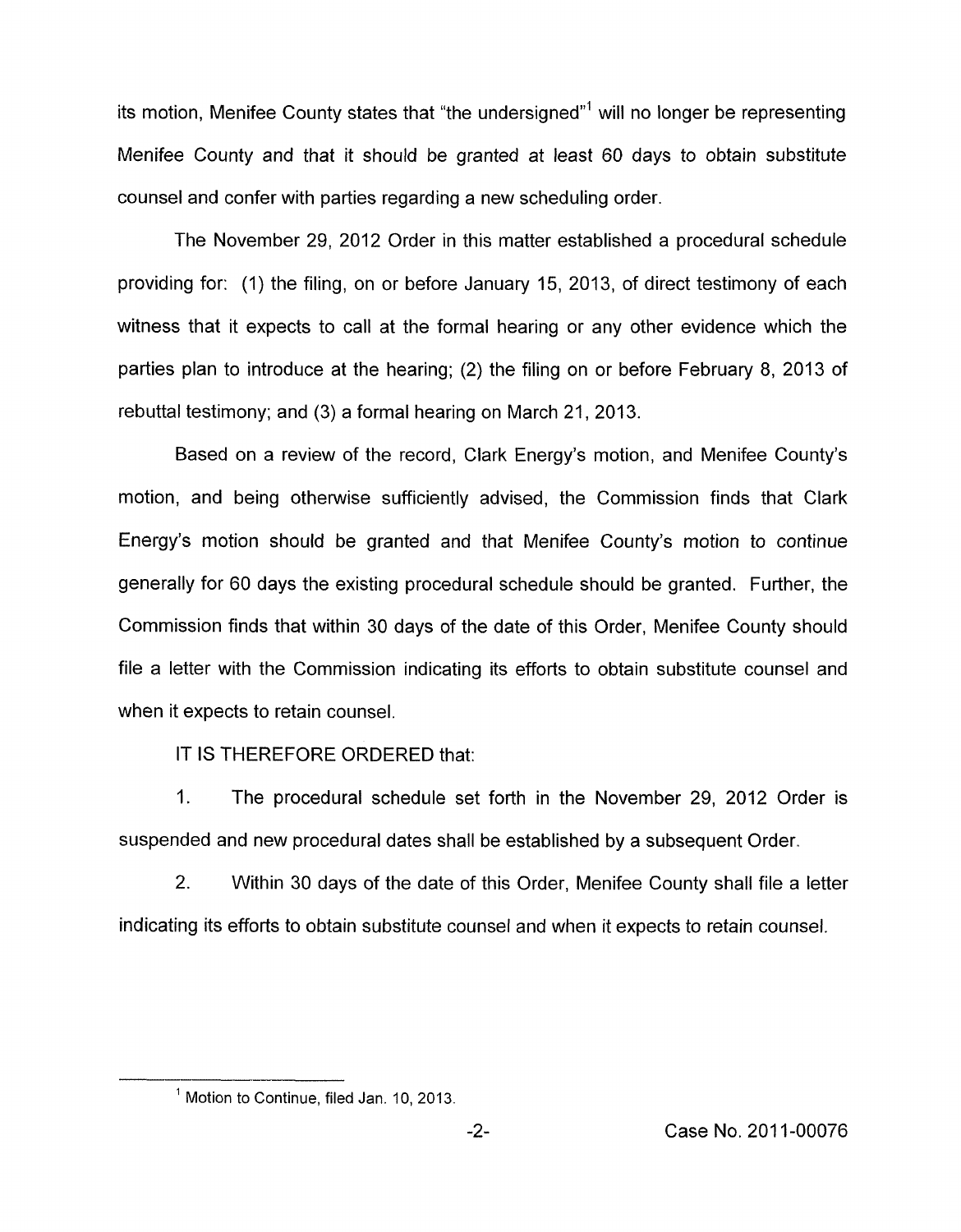By the Commission



ATTEST: te Executive Director

Case No. 2011-00076

 $\ddot{\phantom{1}}$